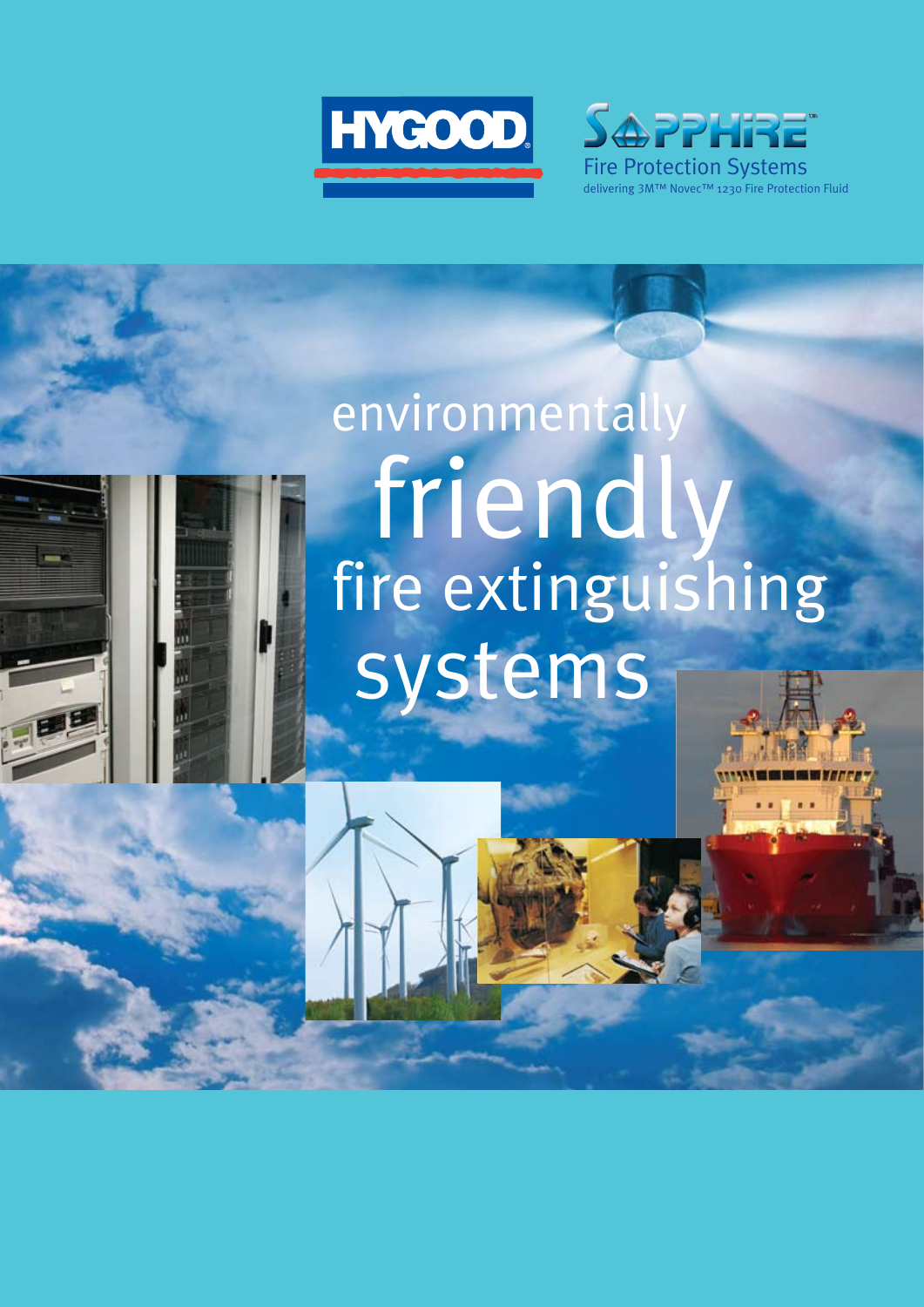

### Fire Extinguishing Systems Fire Protection Systems for what's precious to you

high performance

Long term, sustainable protection for high value assets - your life, your business, your world.

**Hygood Sapphire™ Systems, using** 3**M™ Novec™ 1230 Fire Protection Fluid have emerged as the solution of choice for fire extinguishing systems to protect high value assets and processes. Sapphire is a clean agent system which is proven to be environmentally friendly.**

**Hygood Sapphire Warranty** To reassure users that Sapphire systems are now and will continue to be environmentally friendly, every Sapphire installation now carries a 20-year environmental warranty. For details of the warranty please ask your approved Hygood distributor or contact Hygood at the address on this brochure.

Today's need is for a fastextinguishing, sustainable, clean agent – free of any ozone depletion potential and with the lowest possible emission of "greenhouse gases" – that can be used in occupied spaces.

### **benefits**

- Sapphire Systems are custom engineered for Novec 1230
- Zero ozone depletion potential
- Global warming potential of one
- Clear, colourless, low-odour agent
- Simple to refill
- Discharges within 10 seconds

Novec 1230 fluid, delivered by Sapphire fixed systems from Hygood, meets this demanding profile, precisely. It complies with all statutory requirements, both current and anticipated.

Crucially, Sapphire Fire Extinguishing Systems are designed specifically for Novec 1230, the efficacy of which has been demonstrated by independently witnessed fire tests. It is listed as "acceptable without restrictions" by the US Environmental Protection Agency's Significant New Alternatives Policy (SNAP) and is registered under Europe's ELINCS scheme. The Sapphire system has been approved by LPCB, UL and FM, all major marine classification societies and is included in EN15004, NFPA 2001 and ISO 14520. Compare its properties with those of other chemical extinguishing agents – see chart opposite – and you will appreciate why Sapphire Fire Extinguishing Systems provide the best long-term solution to protect what really matters to you.

### **applications**

- Telecommunications sites
- Computer centres
- Museums and archives
- Oil and gas industry sites
- Power generation installations
- Civil and military marine
- Rail and mass transit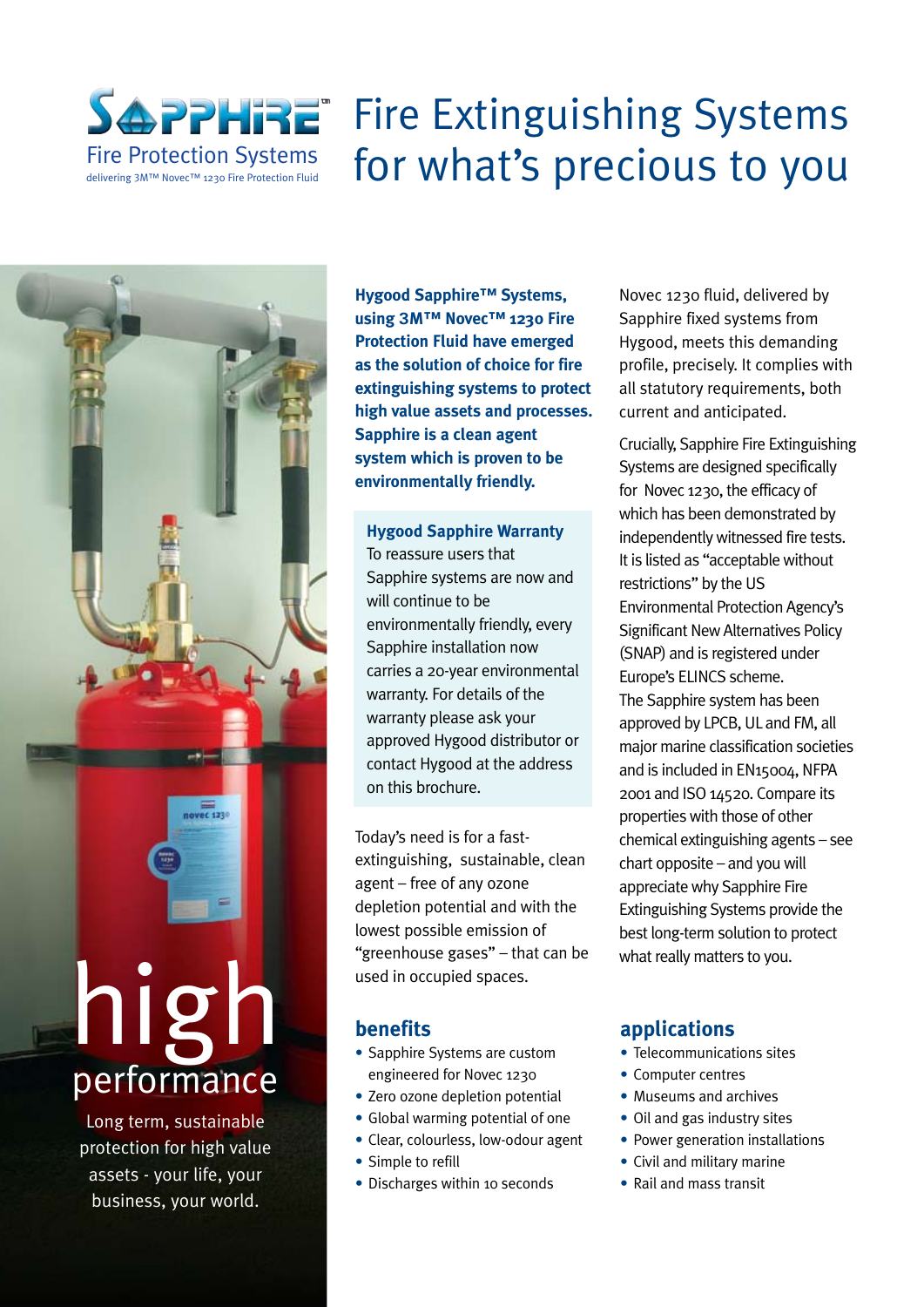More good reasons to choose Hygood Sapphire™ System Technology delivering 3M™ Novec™ 1230 Fire Protection Fluid

#### **Fast acting protection**

Hygood Sapphire Systems using Novec 1230 fluid are designed to work fast, rapidly absorbing heat to the point where combustion ceases. Once actuated, Hygood Sapphire systems deliver the extinguishant within 10 seconds, stopping Class A, B and C fires before they have chance to spread. When fire is extinguished this quickly, the result is less damage, lower refurbishment costs and reduced downtime.

#### **Neighbourly protection**

Almost everything we do has some impact on the environment, from switching on the air conditioner to starting the car. But Novec systems are different as the agent has zero ozone depletion potential and a global warming potential of just one, with an atmospheric lifetime of between three and five days, making Novec agent environmentally friendly, with minimal impact.

#### **Playing safe**

Toxicity testing shows Novec 1230 fluid to be safe for use in occupied areas. Studies conducted in independent laboratories demonstrated that the agent is very low in both acute and chronic

toxicity, with an extremely high safety margin – the difference between the extinguishing design concentration and the No Observable Adverse Effect Level (NOAEL), making Sapphire fluid an extremely safe extinguishing solution for occupied areas.

Typical applications span computer centres, telecommunications installations, oil and gas exploration sites as well as trains and ships, both commercial and military.

#### **System recharging**

Filling and recharging Sapphire systems is straight forward as the agent's high boiling point (49 degrees C) means it can be transported in lightweight drums rather than pressurised containers; air-freighting is an acceptable method for transporting unpressurised Novec storage containers, without the need or cost of hazardous cargo management.

#### **Low pressure technology**

Hygood Sapphire systems operate at 25 bars and have been proven to achieve homogeneous distribution at this pressure resulting in the award of key internationally recognised approvals.

| <b>Properties</b>                                               | Sapphire/Novec 1230 | <b>HFC 125</b> | <b>Halon 1301</b> |
|-----------------------------------------------------------------|---------------------|----------------|-------------------|
| Ozone depletion potential (ODP)                                 | 0.0                 | 0,0            | 12,0              |
| Global warming potential                                        | 1                   | 3,400          | 6,900             |
| Atmospheric lifetime (years)                                    | 0,014               | 29             | 65                |
| $SNAP*$<br>*SNAP - Significant New Alternatives Policy (US EPA) | Yes                 | Yes            | n/a               |